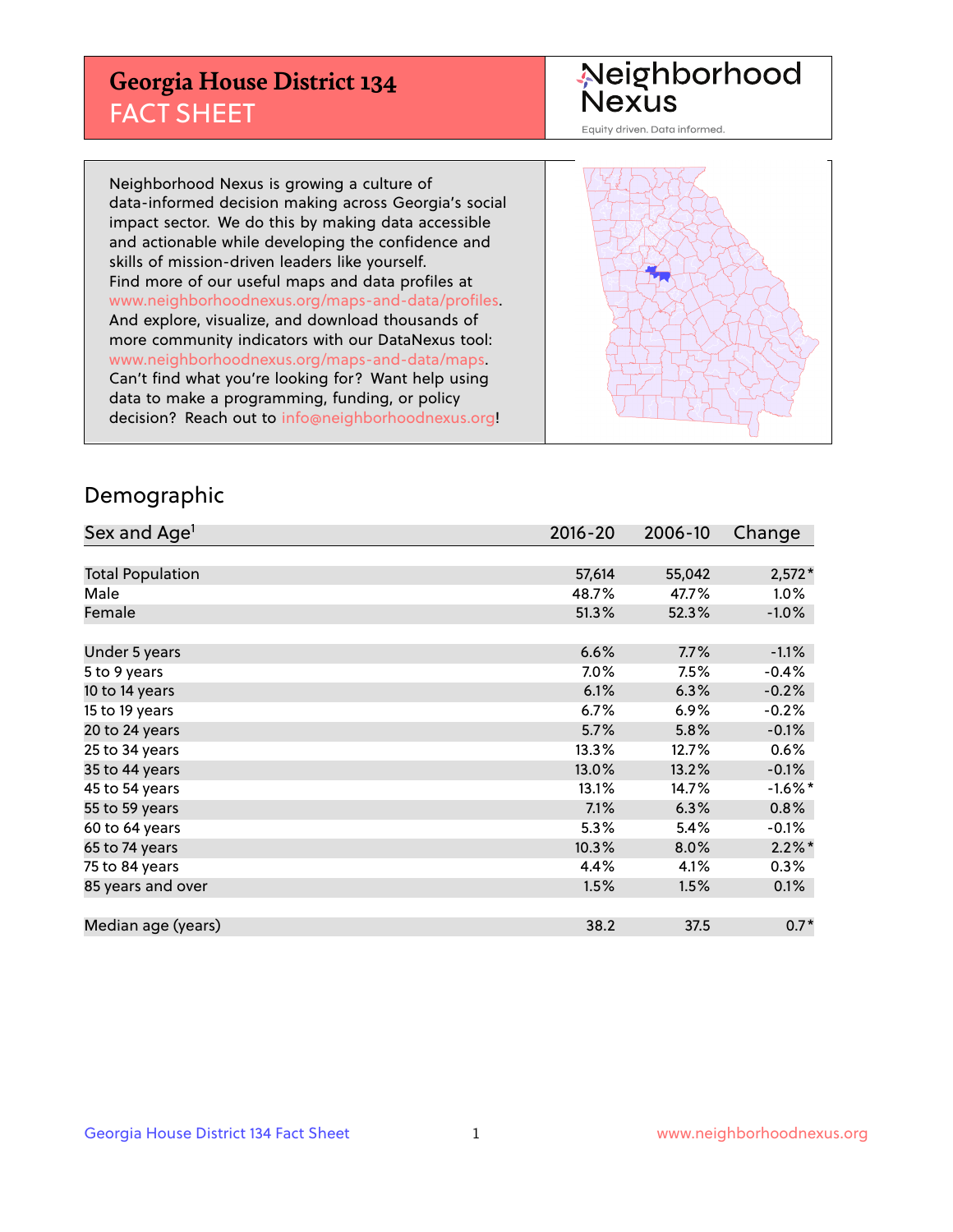## Demographic, continued...

| Race <sup>2</sup>                                            | $2016 - 20$ | 2006-10 | Change     |
|--------------------------------------------------------------|-------------|---------|------------|
| <b>Total population</b>                                      | 57,614      | 55,042  | $2,572*$   |
| One race                                                     | 97.2%       | 98.7%   | $-1.5%$ *  |
| White                                                        | 61.2%       | 62.3%   | $-1.1%$    |
| <b>Black or African American</b>                             | 34.1%       | 34.8%   | $-0.7%$    |
| American Indian and Alaska Native                            | 0.4%        | 0.2%    | 0.2%       |
| Asian                                                        | 1.1%        | 0.4%    | 0.7%       |
| Native Hawaiian and Other Pacific Islander                   | 0.0%        | 0.0%    | 0.0%       |
| Some other race                                              | 0.4%        | 1.0%    | $-0.6%$    |
| Two or more races                                            | 2.8%        | 1.3%    | $1.5\%$ *  |
| Race alone or in combination with other race(s) <sup>3</sup> | $2016 - 20$ | 2006-10 | Change     |
|                                                              |             |         |            |
| Total population                                             | 57,614      | 55,042  | $2,572*$   |
| White                                                        | 63.8%       | 63.4%   | 0.4%       |
| <b>Black or African American</b>                             | 36.0%       | 35.5%   | 0.5%       |
| American Indian and Alaska Native                            | 1.0%        | 0.6%    | 0.4%       |
| Asian                                                        | 1.3%        | 0.7%    | 0.7%       |
| Native Hawaiian and Other Pacific Islander                   | 0.0%        | 0.0%    | $-0.0%$    |
| Some other race                                              | 0.9%        | 1.2%    | $-0.3%$    |
| Hispanic or Latino and Race <sup>4</sup>                     | $2016 - 20$ | 2006-10 | Change     |
| <b>Total population</b>                                      | 57,614      | 55,042  | $2,572*$   |
| Hispanic or Latino (of any race)                             | 4.0%        | 2.8%    | 1.1%       |
| Not Hispanic or Latino                                       | 96.0%       | 97.2%   | $-1.1\%$ * |
| White alone                                                  | 58.2%       | 60.9%   | $-2.7%$ *  |
| Black or African American alone                              | 34.1%       | 34.6%   | $-0.5%$    |
| American Indian and Alaska Native alone                      | 0.4%        | 0.2%    | 0.2%       |
| Asian alone                                                  | 1.0%        | 0.4%    | 0.6%       |
| Native Hawaiian and Other Pacific Islander alone             |             |         |            |
|                                                              | 0.0%        | 0.0%    | 0.0%       |
| Some other race alone                                        | 0.1%        | 0.1%    | 0.0%       |
| Two or more races                                            | 2.3%        | 1.0%    | $1.3\%$ *  |
| U.S. Citizenship Status <sup>5</sup>                         | $2016 - 20$ | 2006-10 | Change     |
| Foreign-born population                                      | 1,481       | 1,222   | 259        |
| Naturalized U.S. citizen                                     | 52.5%       | 31.9%   | 20.6%      |
| Not a U.S. citizen                                           | 47.5%       | 68.1%   | $-20.6%$   |
|                                                              |             |         |            |
| Citizen, Voting Age Population <sup>6</sup>                  | 2016-20     | 2006-10 | Change     |
| Citizen, 18 and over population                              | 43,005      | 40,158  | 2,847*     |
| Male                                                         | 47.2%       | 46.6%   | 0.6%       |
| Female                                                       | 52.8%       | 53.4%   | $-0.6%$    |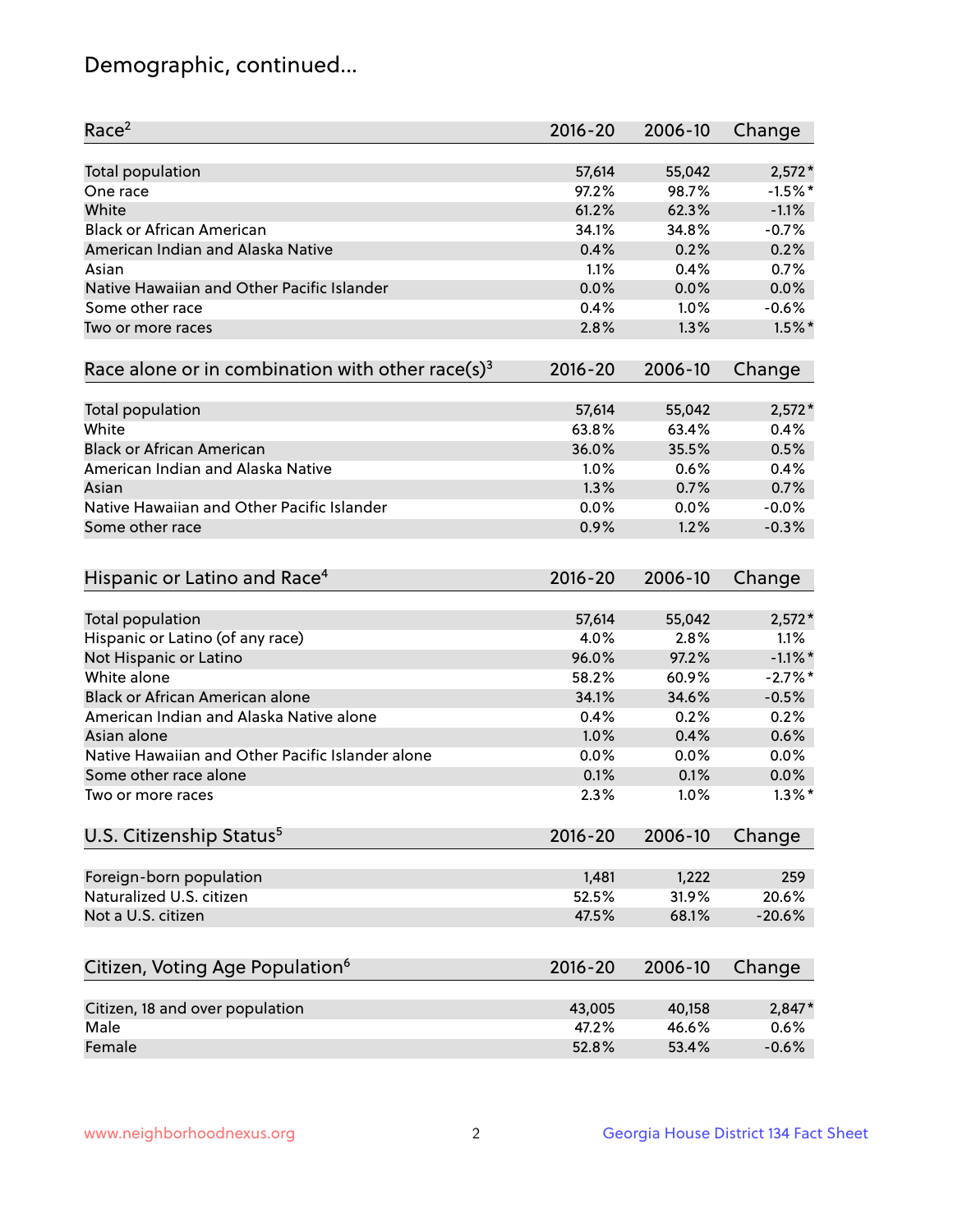#### Economic

| Income <sup>7</sup>                                 | $2016 - 20$ | 2006-10 | Change     |
|-----------------------------------------------------|-------------|---------|------------|
|                                                     |             |         |            |
| All households                                      | 21,846      | 20,501  | $1,345*$   |
| Less than \$10,000                                  | 9.0%        | 10.6%   | $-1.6%$    |
| \$10,000 to \$14,999                                | 7.0%        | 8.5%    | $-1.6%$    |
| \$15,000 to \$24,999                                | 11.9%       | 13.2%   | $-1.3%$    |
| \$25,000 to \$34,999                                | 10.4%       | 12.6%   | $-2.2%$    |
| \$35,000 to \$49,999                                | 14.9%       | 16.0%   | $-1.1%$    |
| \$50,000 to \$74,999                                | 18.8%       | 17.4%   | 1.4%       |
| \$75,000 to \$99,999                                | 9.5%        | 10.3%   | $-0.9%$    |
| \$100,000 to \$149,999                              | 11.5%       | 8.2%    | $3.3\%$ *  |
| \$150,000 to \$199,999                              | 3.0%        | 1.7%    | 1.3%       |
| \$200,000 or more                                   | 4.0%        | 1.4%    | $2.6\%$ *  |
| Median household income (dollars)                   | 46,582      | 39,036  | 7,546*     |
| Mean household income (dollars)                     | 72,034      | 50,633  | 21,401*    |
| With earnings                                       | 71.9%       | 74.7%   | $-2.7%$    |
| Mean earnings (dollars)                             | 78,250      | 52,551  | 25,699*    |
| <b>With Social Security</b>                         | 37.3%       | 31.5%   | $5.7\%$ *  |
| Mean Social Security income (dollars)               | 18,218      | 14,009  | 4,209*     |
| With retirement income                              | 21.5%       | 18.9%   | $2.7\%$ *  |
| Mean retirement income (dollars)                    | 25,341      | 20,225  | $5,116*$   |
| With Supplemental Security Income                   | 10.5%       | 5.2%    | $5.3\%$ *  |
| Mean Supplemental Security Income (dollars)         | 9,558       | 7,074   | 2,484*     |
| With cash public assistance income                  | 2.6%        | 2.3%    | 0.2%       |
| Mean cash public assistance income (dollars)        | 1,371       | 2,081   | $-709$     |
| With Food Stamp/SNAP benefits in the past 12 months | 18.3%       | 16.8%   | 1.5%       |
|                                                     |             |         |            |
| Families                                            | 14,654      | 14,246  | 408        |
| Less than \$10,000                                  | 5.6%        | 8.8%    | $-3.2\%$ * |
| \$10,000 to \$14,999                                | 4.2%        | 6.2%    | $-2.0%$    |
| \$15,000 to \$24,999                                | 9.8%        | 11.2%   | $-1.4%$    |
| \$25,000 to \$34,999                                | 8.6%        | 10.5%   | $-1.9%$    |
| \$35,000 to \$49,999                                | 16.0%       | 15.8%   | 0.2%       |
| \$50,000 to \$74,999                                | 21.0%       | 19.7%   | 1.3%       |
| \$75,000 to \$99,999                                | 10.0%       | 13.0%   | $-3.0\%$ * |
| \$100,000 to \$149,999                              | 15.1%       | 10.7%   | 4.4%*      |
| \$150,000 to \$199,999                              | 4.4%        | 2.3%    | $2.1\%$ *  |
| \$200,000 or more                                   | 5.2%        | 1.7%    | $3.5%$ *   |
| Median family income (dollars)                      | 56,640      | 46,752  | 9,888*     |
| Mean family income (dollars)                        | 87,038      | 57,769  | 29,269*    |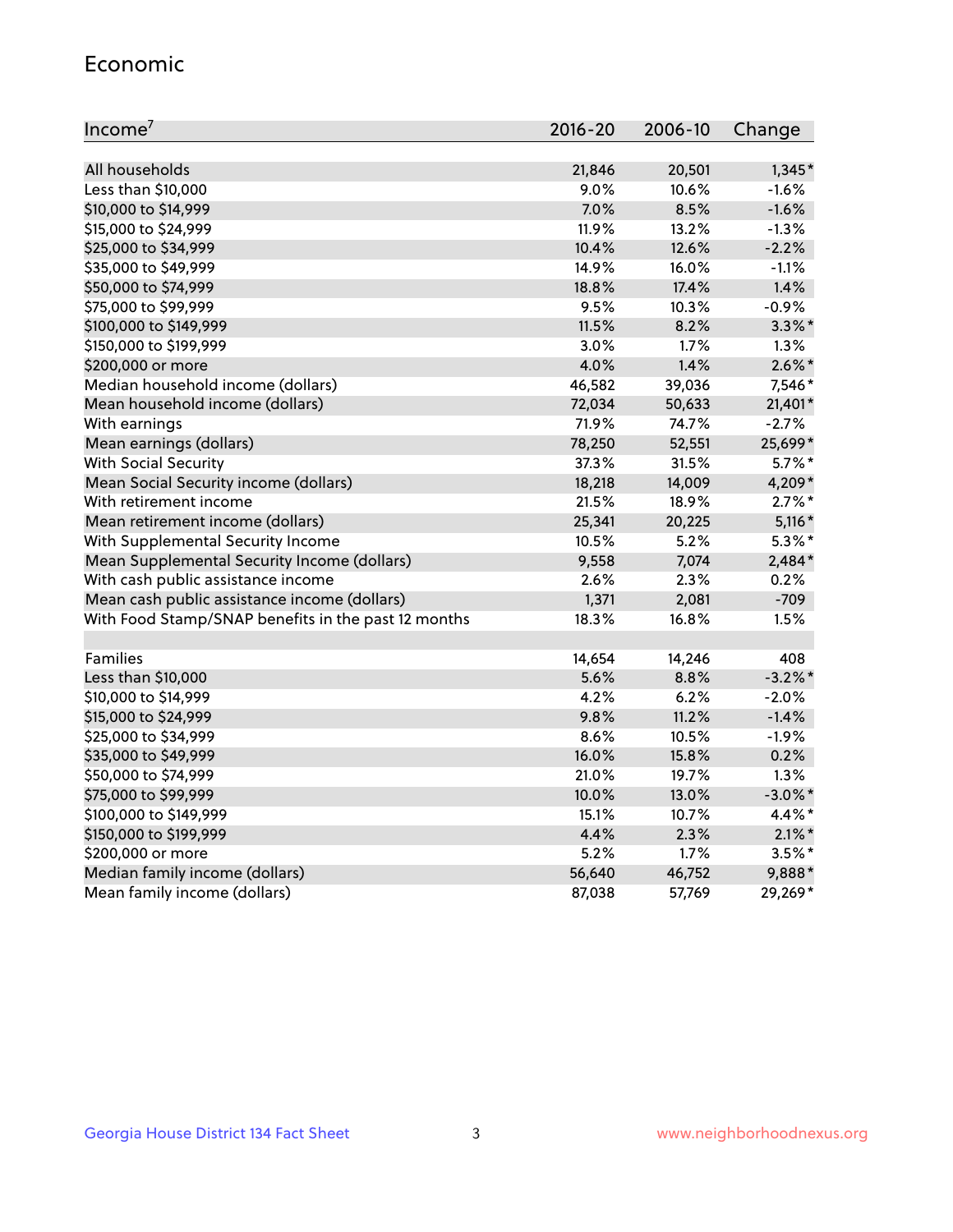## Economic, continued...

| Income, continued <sup>8</sup>                                        | $2016 - 20$ | 2006-10 | Change      |
|-----------------------------------------------------------------------|-------------|---------|-------------|
|                                                                       |             |         |             |
| Nonfamily households                                                  | 7,192       | 6,255   | 937*        |
| Median nonfamily income (dollars)                                     | 26,713      | 25,020  | 1,693       |
| Mean nonfamily income (dollars)                                       | 38,489      | 32,802  | 5,687*      |
| Median earnings for workers (dollars)                                 | 31,428      | 24,988  | $6,441*$    |
| Median earnings for male full-time, year-round workers                | 43,331      | 37,650  | 5,681*      |
| (dollars)                                                             |             |         |             |
| Median earnings for female full-time, year-round workers<br>(dollars) | 37,466      | 29,991  | 7,475*      |
| Per capita income (dollars)                                           | 28,115      | 19,486  | 8,628*      |
|                                                                       |             |         |             |
| Families and People Below Poverty Level <sup>9</sup>                  | 2016-20     | 2006-10 | Change      |
|                                                                       |             |         |             |
| <b>All families</b>                                                   | 15.4%       | 18.9%   | $-3.5%$     |
| With related children under 18 years                                  | 20.5%       | 26.0%   | $-5.5%$     |
| With related children under 5 years only                              | 11.5%       | 29.7%   | $-18.2%$    |
| Married couple families                                               | 8.2%        | 6.2%    | 2.0%        |
| With related children under 18 years                                  | 9.8%        | 6.4%    | 3.5%        |
| With related children under 5 years only                              | 0.7%        | 4.4%    | $-3.7%$     |
| Families with female householder, no husband present                  | 33.0%       | 45.8%   | $-12.8\%$ * |
| With related children under 18 years                                  | 36.2%       | 52.6%   | $-16.4\%$ * |
| With related children under 5 years only                              | 29.4%       | 65.8%   | $-36.5%$    |
| All people                                                            | 20.0%       | 22.2%   | $-2.1%$     |
| Under 18 years                                                        | 23.8%       | 32.2%   | $-8.4%$     |
| Related children under 18 years                                       | 23.6%       | 31.9%   | $-8.3%$     |
| Related children under 5 years                                        | 27.7%       | 42.8%   | $-15.1%$    |
| Related children 5 to 17 years                                        | 22.1%       | 27.3%   | $-5.2%$     |
| 18 years and over                                                     | 18.8%       | 18.7%   | 0.1%        |
| 18 to 64 years                                                        | 20.4%       | 19.4%   | 1.0%        |
| 65 years and over                                                     | 13.0%       | 15.8%   | $-2.8%$     |
| People in families                                                    | 16.9%       | 20.9%   | $-4.0%$     |
| Unrelated individuals 15 years and over                               | 34.3%       | 28.8%   | 5.6%        |
|                                                                       |             |         |             |
| Non-Hispanic white people                                             | 14.2%       | 14.1%   | 0.1%        |
| Black or African-American people                                      | 29.5%       | 35.5%   | $-6.0%$     |
| Asian people                                                          | $0.0\%$     | 63.6%   | $-63.6%$    |
| Hispanic or Latino people                                             | 31.3%       | 24.5%   | 6.8%        |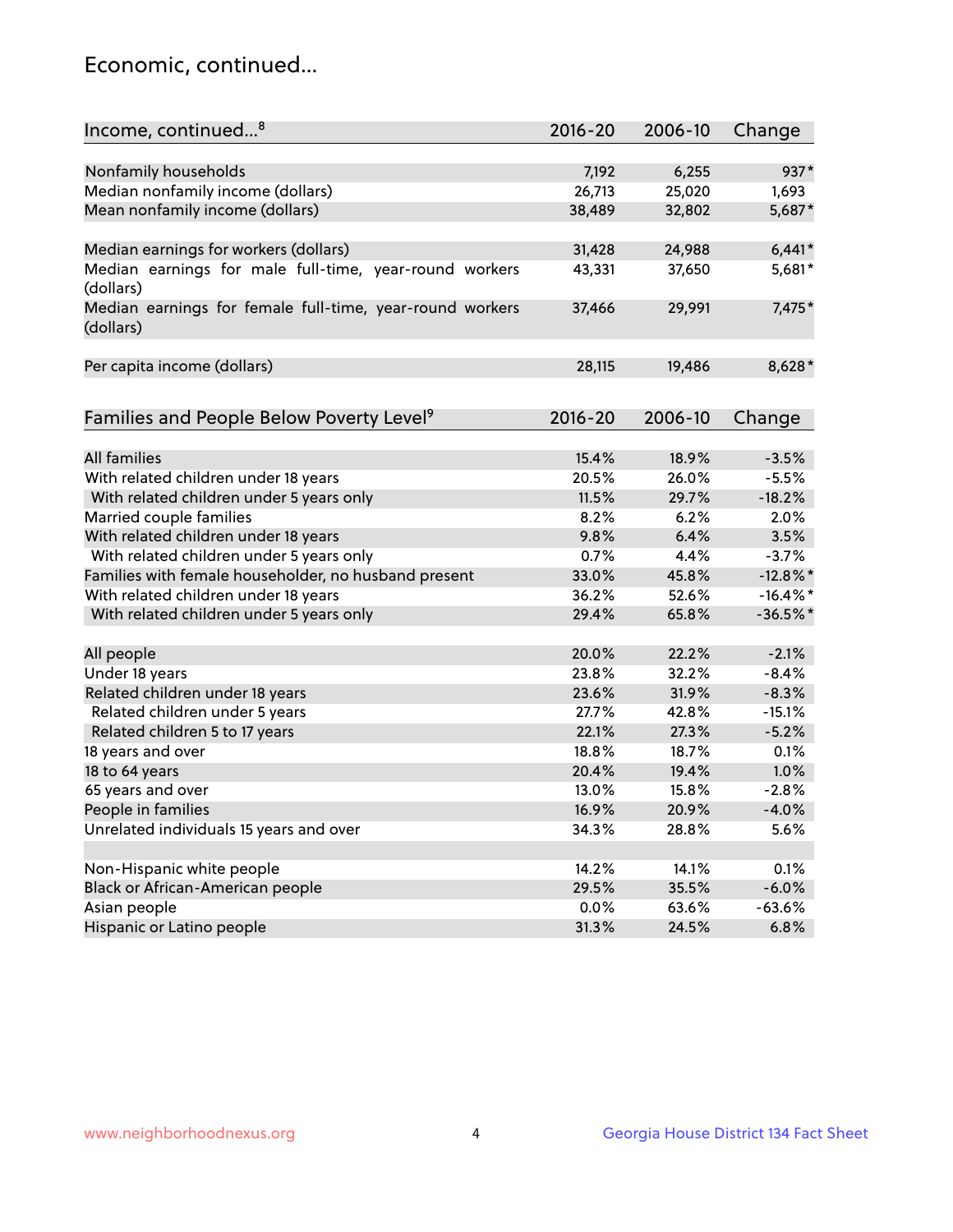## Employment

| Employment Status <sup>10</sup>                                             | $2016 - 20$ | 2006-10 | Change         |
|-----------------------------------------------------------------------------|-------------|---------|----------------|
|                                                                             |             |         |                |
| Population 16 years and over                                                | 45,091      | 42,682  | $2,409*$       |
| In labor force                                                              | 55.7%       | 60.9%   | $-5.3\%$ *     |
| Civilian labor force                                                        | 55.6%       | 60.8%   | $-5.2%$ *      |
| Employed                                                                    | 53.1%       | 53.7%   | $-0.6%$        |
| Unemployed                                                                  | 2.5%        | 7.1%    | $-4.6%$        |
| <b>Armed Forces</b>                                                         | 0.1%        | 0.1%    | $-0.0%$        |
| Not in labor force                                                          | 44.3%       | 39.1%   | $5.3\%$ *      |
| Civilian labor force                                                        | 25,060      | 25,954  | $-895$         |
| <b>Unemployment Rate</b>                                                    | 4.5%        | 11.7%   | $-7.2%$        |
|                                                                             |             |         |                |
| Females 16 years and over                                                   | 23,692      | 22,684  | 1,007          |
| In labor force                                                              | 51.8%       | 55.1%   | $-3.2%$        |
| Civilian labor force                                                        | 51.8%       | 55.1%   | $-3.3%$        |
| Employed                                                                    | 49.9%       | 48.4%   | 1.5%           |
|                                                                             | 4,183       | 4,798   |                |
| Own children of the householder under 6 years                               | 70.7%       |         | $-615$<br>3.3% |
| All parents in family in labor force                                        |             | 67.4%   |                |
| Own children of the householder 6 to 17 years                               | 8,610       | 7,977   | 633            |
| All parents in family in labor force                                        | 71.6%       | 72.4%   | $-0.8%$        |
|                                                                             |             |         |                |
| Industry <sup>11</sup>                                                      | $2016 - 20$ | 2006-10 | Change         |
|                                                                             |             |         |                |
| Civilian employed population 16 years and over                              | 23,940      | 22,929  | 1,010          |
| Agriculture, forestry, fishing and hunting, and mining                      | 1.1%        | 0.5%    | 0.6%           |
| Construction                                                                | 7.3%        | 8.5%    | $-1.2%$        |
| Manufacturing                                                               | 13.9%       | 15.3%   | $-1.4%$        |
| Wholesale trade                                                             | 2.6%        | 2.8%    | $-0.3%$        |
| Retail trade                                                                | 13.4%       | 12.1%   | 1.3%           |
| Transportation and warehousing, and utilities                               | 7.0%        | 8.8%    | $-1.8%$        |
| Information                                                                 | 0.8%        | 0.7%    | 0.1%           |
| Finance and insurance, and real estate and rental and leasing               | 5.0%        | 4.9%    | 0.1%           |
| Professional, scientific, and management, and administrative                | 7.4%        | 7.8%    | $-0.4%$        |
| and waste management services                                               |             |         |                |
| Educational services, and health care and social assistance                 | 22.1%       | 20.8%   | 1.3%           |
| Arts, entertainment, and recreation, and accommodation and<br>food services | 8.6%        | 7.5%    | 1.2%           |
| Other services, except public administration                                | 5.0%        | 4.8%    | 0.2%           |
| Public administration                                                       | 5.8%        | 5.4%    | 0.5%           |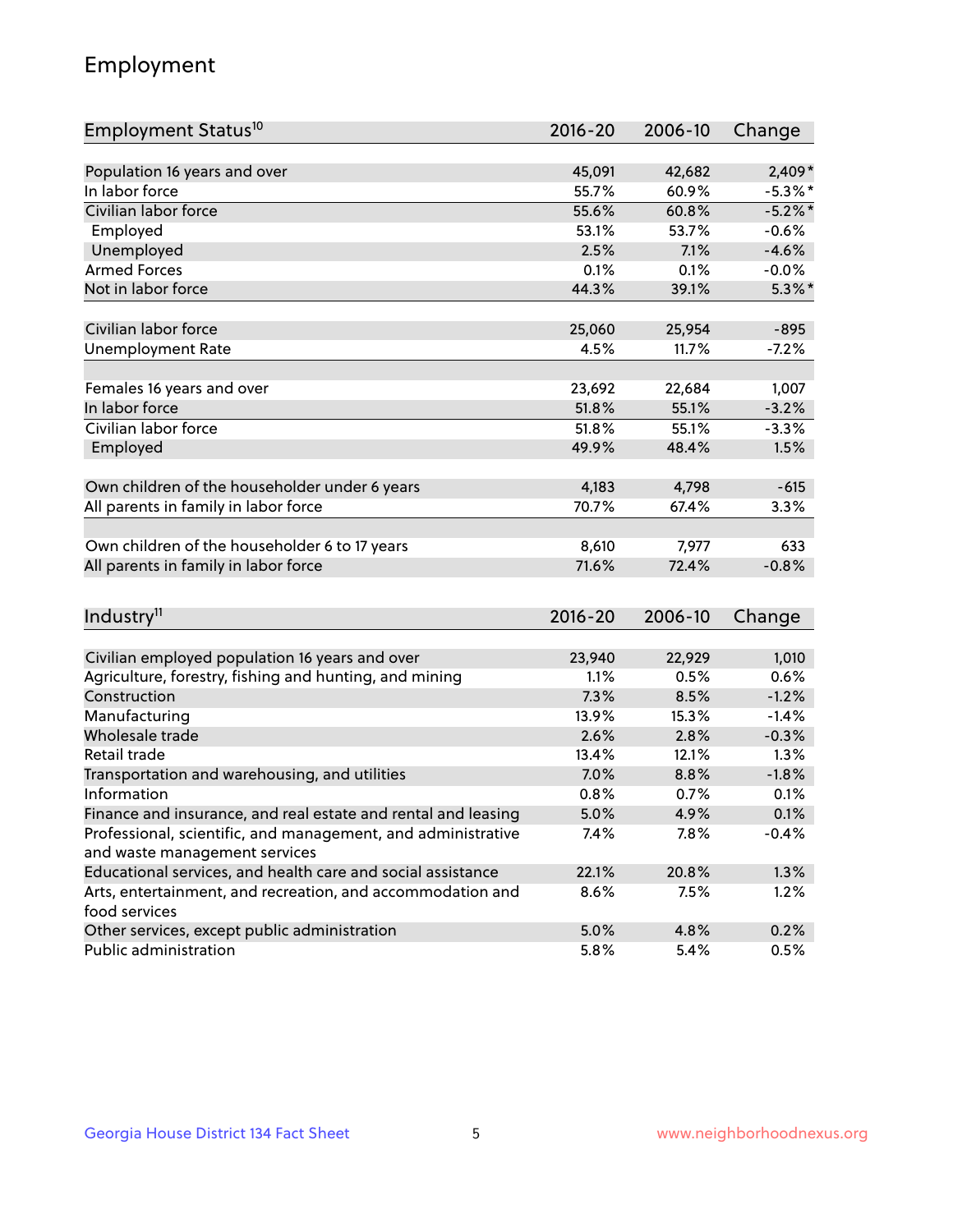## Employment, continued...

| Occupation <sup>12</sup>                                                    | $2016 - 20$    | 2006-10 | Change             |
|-----------------------------------------------------------------------------|----------------|---------|--------------------|
| Civilian employed population 16 years and over                              |                | 22,929  |                    |
|                                                                             | 23,940         |         | 1,010<br>$5.7\%$ * |
| Management, business, science, and arts occupations                         | 30.1%<br>16.1% | 24.4%   | $-2.5%$            |
| Service occupations                                                         |                | 18.6%   |                    |
| Sales and office occupations                                                | 22.5%          | 24.6%   | $-2.1%$            |
| Natural<br>and<br>resources,<br>construction,<br>maintenance<br>occupations | 11.0%          | 11.5%   | $-0.5%$            |
| Production, transportation, and material moving occupations                 | 20.4%          | 20.9%   | $-0.5%$            |
| Class of Worker <sup>13</sup>                                               | 2016-20        | 2006-10 | Change             |
|                                                                             |                |         |                    |
| Civilian employed population 16 years and over                              | 23,940         | 22,929  | 1,010              |
| Private wage and salary workers                                             | 80.4%          | 75.4%   | 4.9%               |
| Government workers                                                          | 15.9%          | 17.3%   | $-1.4%$            |
| Self-employed in own not incorporated business workers                      | 3.6%           | 7.1%    | $-3.4\%$ *         |
| Unpaid family workers                                                       | 0.1%           | 0.2%    | $-0.1%$            |
| Job Flows <sup>14</sup>                                                     | 2019           | 2010    | Change             |
|                                                                             |                |         |                    |
| Total Jobs in district                                                      | 22,449         | 20,012  | 2,437              |
| Held by residents of district                                               | 23.5%          | 28.4%   | $-5.0%$            |
| Held by non-residents of district                                           | 76.5%          | 71.6%   | 5.0%               |
|                                                                             |                |         |                    |
| Jobs by Industry Sector <sup>15</sup>                                       | 2019           | 2010    | Change             |
| Total Jobs in district                                                      | 22,449         | 20,012  | 2,437              |
| Goods Producing sectors                                                     | 17.5%          | 17.6%   | $-0.1%$            |
| Trade, Transportation, and Utilities sectors                                | 18.6%          | 18.4%   | 0.2%               |
| All Other Services sectors                                                  | 63.9%          | 64.0%   | $-0.1%$            |
|                                                                             |                |         |                    |
| Total Jobs in district held by district residents                           | 5,272          | 5,692   | $-420$             |
| <b>Goods Producing sectors</b>                                              | 22.5%          | 18.6%   | 3.9%               |
| Trade, Transportation, and Utilities sectors                                | 12.1%          | 12.3%   | $-0.2%$            |
| All Other Services sectors                                                  | 65.4%          | 69.1%   | $-3.7%$            |
|                                                                             |                |         |                    |
| Jobs by Earnings <sup>16</sup>                                              | 2019           | 2010    | Change             |
|                                                                             |                |         |                    |
| Total Jobs in district                                                      | 22,449         | 20,012  | 2,437              |
| Jobs with earnings \$1250/month or less                                     | 25.6%          | 29.3%   | $-3.7%$            |
| Jobs with earnings \$1251/month to \$3333/month                             | 40.6%          | 45.1%   | $-4.5%$            |
| Jobs with earnings greater than \$3333/month                                | 33.8%          | 25.6%   | 8.2%               |
|                                                                             |                |         |                    |
| Total Jobs in district held by district residents                           | 5,272          | 5,692   | $-420$             |
| Jobs with earnings \$1250/month or less                                     | 26.6%          | 30.6%   | $-3.9%$            |
| Jobs with earnings \$1251/month to \$3333/month                             | 42.0%          | 47.0%   | $-5.1%$            |
| Jobs with earnings greater than \$3333/month                                | 31.4%          | 22.4%   | 9.0%               |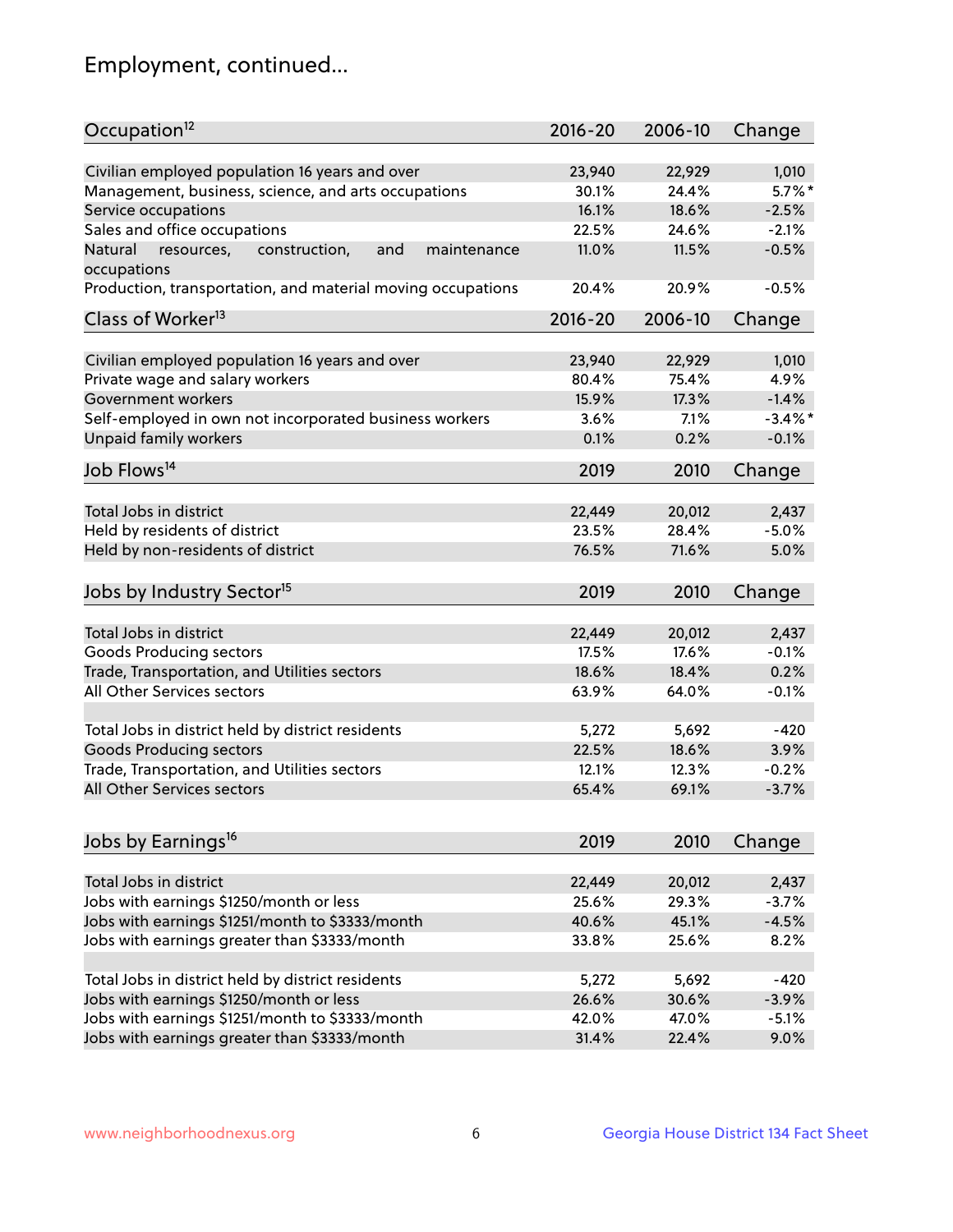## Employment, continued...

| Jobs by Age of Worker <sup>17</sup>               | 2019   | 2010   | Change  |
|---------------------------------------------------|--------|--------|---------|
|                                                   |        |        |         |
| Total Jobs in district                            | 22,449 | 20,012 | 2,437   |
| Jobs with workers age 29 or younger               | 23.1%  | 21.5%  | 1.6%    |
| Jobs with workers age 30 to 54                    | 54.3%  | 59.6%  | $-5.3%$ |
| Jobs with workers age 55 or older                 | 22.7%  | 19.0%  | 3.7%    |
|                                                   |        |        |         |
| Total Jobs in district held by district residents | 5,272  | 5,692  | $-420$  |
| Jobs with workers age 29 or younger               | 20.5%  | 20.0%  | 0.4%    |
| Jobs with workers age 30 to 54                    | 53.5%  | 57.7%  | $-4.2%$ |
| Jobs with workers age 55 or older                 | 26.0%  | 22.2%  | 3.7%    |
|                                                   |        |        |         |

#### Education

| School Enrollment <sup>18</sup>                | $2016 - 20$ | 2006-10 | Change     |
|------------------------------------------------|-------------|---------|------------|
|                                                |             |         |            |
| Population 3 years and over enrolled in school | 13,328      | 13,482  | $-154$     |
| Nursery school, preschool                      | 8.3%        | 7.4%    | $0.9\%$    |
| Kindergarten                                   | 5.5%        | 6.4%    | $-0.9%$    |
| Elementary school (grades 1-8)                 | 46.2%       | 44.2%   | 2.1%       |
| High school (grades 9-12)                      | 24.1%       | 22.7%   | 1.4%       |
| College or graduate school                     | 15.8%       | 19.3%   | $-3.5%$    |
| Educational Attainment <sup>19</sup>           | $2016 - 20$ | 2006-10 | Change     |
|                                                |             |         |            |
| Population 25 years and over                   | 39,117      | 36,271  | 2,846*     |
| Less than 9th grade                            | 3.8%        | 8.7%    | $-4.9%$ *  |
| 9th to 12th grade, no diploma                  | 14.0%       | 17.7%   | $-3.7\%$ * |
| High school graduate (includes equivalency)    | 40.1%       | 35.6%   | $4.6\%$ *  |
| Some college, no degree                        | 18.1%       | 18.4%   | $-0.3%$    |
| Associate's degree                             | 5.5%        | 4.9%    | 0.7%       |
| Bachelor's degree                              | 10.5%       | 9.5%    | 1.0%       |
| Graduate or professional degree                | 7.9%        | 5.2%    | 2.6%       |
|                                                |             |         |            |
| Percent high school graduate or higher         | 82.1%       | 73.6%   | $8.6\%$ *  |
| Percent bachelor's degree or higher            | 18.4%       | 14.7%   | $3.6\%$ *  |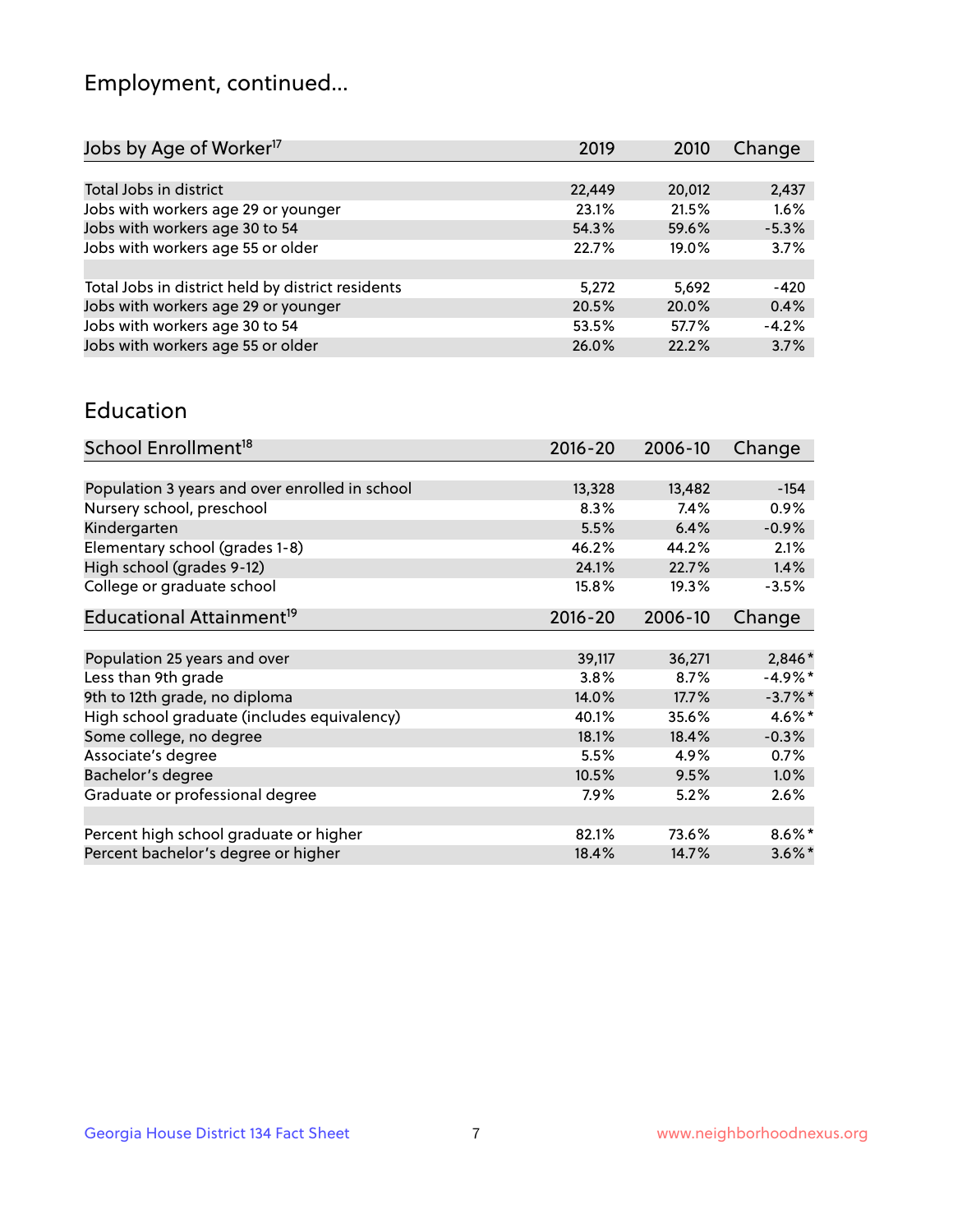## Housing

| Households by Type <sup>20</sup>                     | 2016-20      | 2006-10       | Change          |
|------------------------------------------------------|--------------|---------------|-----------------|
|                                                      |              |               |                 |
| <b>Total households</b>                              | 21,846       | 20,501        | $1,345*$        |
| Family households (families)                         | 67.1%        | 69.5%         | $-2.4%$         |
| With own children under 18 years                     | 25.7%        | 29.7%         | $-4.0\%$ *      |
| Married-couple family                                | 42.2%        | 45.0%         | $-2.8%$         |
| With own children of the householder under 18 years  | 13.8%        | 17.1%         | $-3.3\%$ *      |
| Male householder, no wife present, family            | 5.7%         | 5.1%          | 0.6%            |
| With own children of the householder under 18 years  | 2.5%         | 2.4%          | 0.2%            |
| Female householder, no husband present, family       | 19.2%        | 19.4%         | $-0.2%$         |
| With own children of the householder under 18 years  | 9.4%         | 10.3%         | $-0.9%$         |
| Nonfamily households                                 | 32.9%        | 30.5%         | 2.4%            |
| Householder living alone                             | 28.2%        | 25.9%         | 2.4%            |
| 65 years and over                                    | 12.0%        | 9.8%          | $2.2\%$ *       |
|                                                      |              |               |                 |
| Households with one or more people under 18 years    | 31.9%        | 36.0%         | $-4.1\%$ *      |
| Households with one or more people 65 years and over | 31.8%        | 26.3%         | $5.5\%$ *       |
|                                                      |              |               |                 |
| Average household size                               | 2.57         | 2.65          | $-0.07*$        |
| Average family size                                  | 3.14         | 3.19          | $-0.04$         |
|                                                      |              |               |                 |
| Housing Occupancy <sup>21</sup>                      | 2016-20      | 2006-10       | Change          |
|                                                      |              |               |                 |
| Total housing units                                  | 23,943       | 23,687        | 256             |
| Occupied housing units                               | 91.2%        | 86.6%         | 4.7%*           |
| Vacant housing units                                 | 8.8%         | 13.4%         | $-4.7\%$ *      |
| Homeowner vacancy rate                               | 0.9          | 3.0           | $-2.1$          |
| Rental vacancy rate                                  | 5.7          | 10.4          | $-4.7$          |
|                                                      |              |               |                 |
| Units in Structure <sup>22</sup>                     | 2016-20      | 2006-10       | Change          |
|                                                      |              |               |                 |
| Total housing units                                  | 23,943       | 23,687        | 256             |
| 1-unit, detached                                     | 75.1%        | 71.9%         | $3.2\%$ *       |
| 1-unit, attached                                     | 1.5%         | 2.5%          | $-1.0%$         |
| 2 units                                              | 3.1%         | 4.4%          | $-1.3%$         |
| 3 or 4 units                                         | 3.4%         | 4.1%          | $-0.8%$         |
| 5 to 9 units                                         | 3.7%         | 4.0%          | $-0.3%$         |
| 10 to 19 units                                       | 1.6%         | 1.1%          | 0.4%            |
| 20 or more units                                     | 2.5%         | 1.9%          | 0.7%            |
|                                                      |              |               |                 |
| Mobile home<br>Boat, RV, van, etc.                   | 9.0%<br>0.1% | 10.1%<br>0.0% | $-1.1%$<br>0.1% |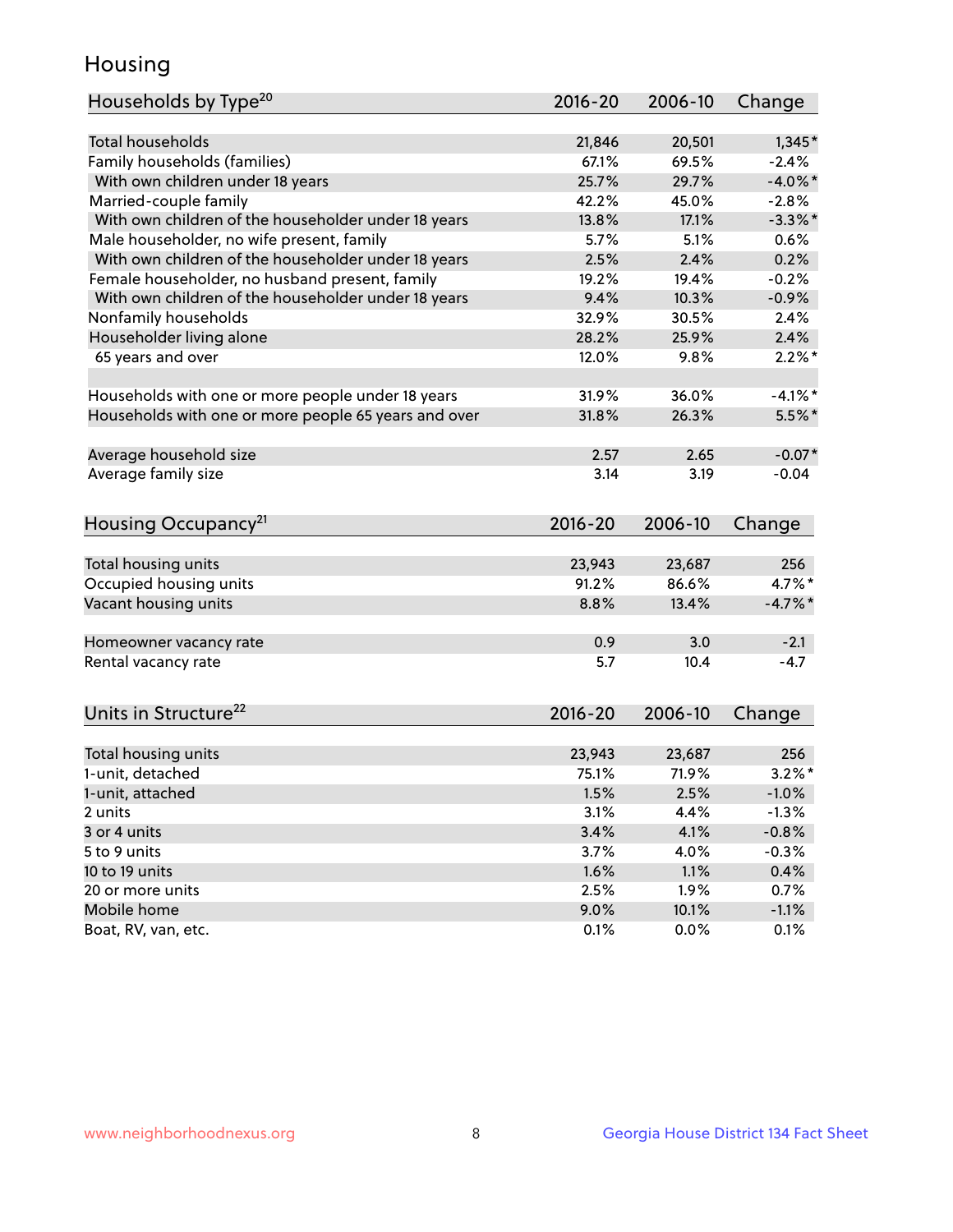## Housing, Continued...

| Year Structure Built <sup>23</sup>             | 2016-20     | 2006-10 | Change     |
|------------------------------------------------|-------------|---------|------------|
| Total housing units                            | 23,943      | 23,687  | 256        |
| Built 2014 or later                            | 3.1%        | (X)     | (X)        |
| Built 2010 to 2013                             | 1.1%        | (X)     | (X)        |
| Built 2000 to 2009                             | 14.8%       | 14.6%   | 0.2%       |
| Built 1990 to 1999                             | 17.1%       | 18.0%   | $-0.9%$    |
| Built 1980 to 1989                             | 14.1%       | 14.9%   | $-0.8%$    |
| Built 1970 to 1979                             | 17.7%       | 16.1%   | 1.6%       |
| Built 1960 to 1969                             | 11.8%       | 11.3%   | 0.5%       |
| Built 1950 to 1959                             | 10.0%       | 8.3%    | 1.7%       |
| Built 1940 to 1949                             | 5.2%        | 7.3%    | $-2.0%$    |
| Built 1939 or earlier                          | 5.0%        | 9.4%    | $-4.4\%$ * |
| Housing Tenure <sup>24</sup>                   | $2016 - 20$ | 2006-10 | Change     |
| Occupied housing units                         | 21,846      | 20,501  | $1,345*$   |
| Owner-occupied                                 | 61.8%       | 64.4%   | $-2.6%$    |
| Renter-occupied                                | 38.2%       | 35.6%   | 2.6%       |
| Average household size of owner-occupied unit  | 2.64        | 2.59    | 0.05       |
| Average household size of renter-occupied unit | 2.46        | 2.75    | $-0.29*$   |
| Residence 1 Year Ago <sup>25</sup>             | $2016 - 20$ | 2006-10 | Change     |
| Population 1 year and over                     | 56,869      | 54,257  | $2,612*$   |
| Same house                                     | 87.8%       | 82.2%   | $5.6\%*$   |
| Different house in the U.S.                    | 12.1%       | 17.6%   | $-5.5%$ *  |
| Same county                                    | 5.5%        | 11.3%   | $-5.8\%$ * |
| Different county                               | 6.6%        | 6.4%    | 0.2%       |
| Same state                                     | 5.3%        | 5.2%    | 0.1%       |
| Different state                                | 1.3%        | 1.2%    | 0.1%       |
| Abroad                                         | 0.1%        | 0.2%    | $-0.1%$    |
| Value of Housing Unit <sup>26</sup>            | $2016 - 20$ | 2006-10 | Change     |
| Owner-occupied units                           | 13,507      | 13,204  | 303        |
| Less than \$50,000                             | 10.2%       | 10.0%   | 0.1%       |
| \$50,000 to \$99,999                           | 24.1%       | 24.2%   | $-0.0%$    |
| \$100,000 to \$149,999                         | 22.5%       | 28.9%   | $-6.4\%$ * |
| \$150,000 to \$199,999                         | 18.6%       | 15.9%   | 2.7%       |
| \$200,000 to \$299,999                         | 13.3%       | 12.2%   | 1.0%       |
| \$300,000 to \$499,999                         | 8.3%        | 6.3%    | 2.0%       |
| \$500,000 to \$999,999                         | 3.0%        | 1.9%    | 1.1%       |
| \$1,000,000 or more                            | 0.1%        | 0.6%    | $-0.5%$    |
| Median (dollars)                               | 133,170     | 123,724 | $9,447*$   |
| Mortgage Status <sup>27</sup>                  | $2016 - 20$ | 2006-10 | Change     |
| Owner-occupied units                           | 13,507      | 13,204  | 303        |
| Housing units with a mortgage                  | 61.9%       | 67.2%   | $-5.2\%$ * |
| Housing units without a mortgage               | 38.1%       | 32.8%   | $5.2\%$ *  |
|                                                |             |         |            |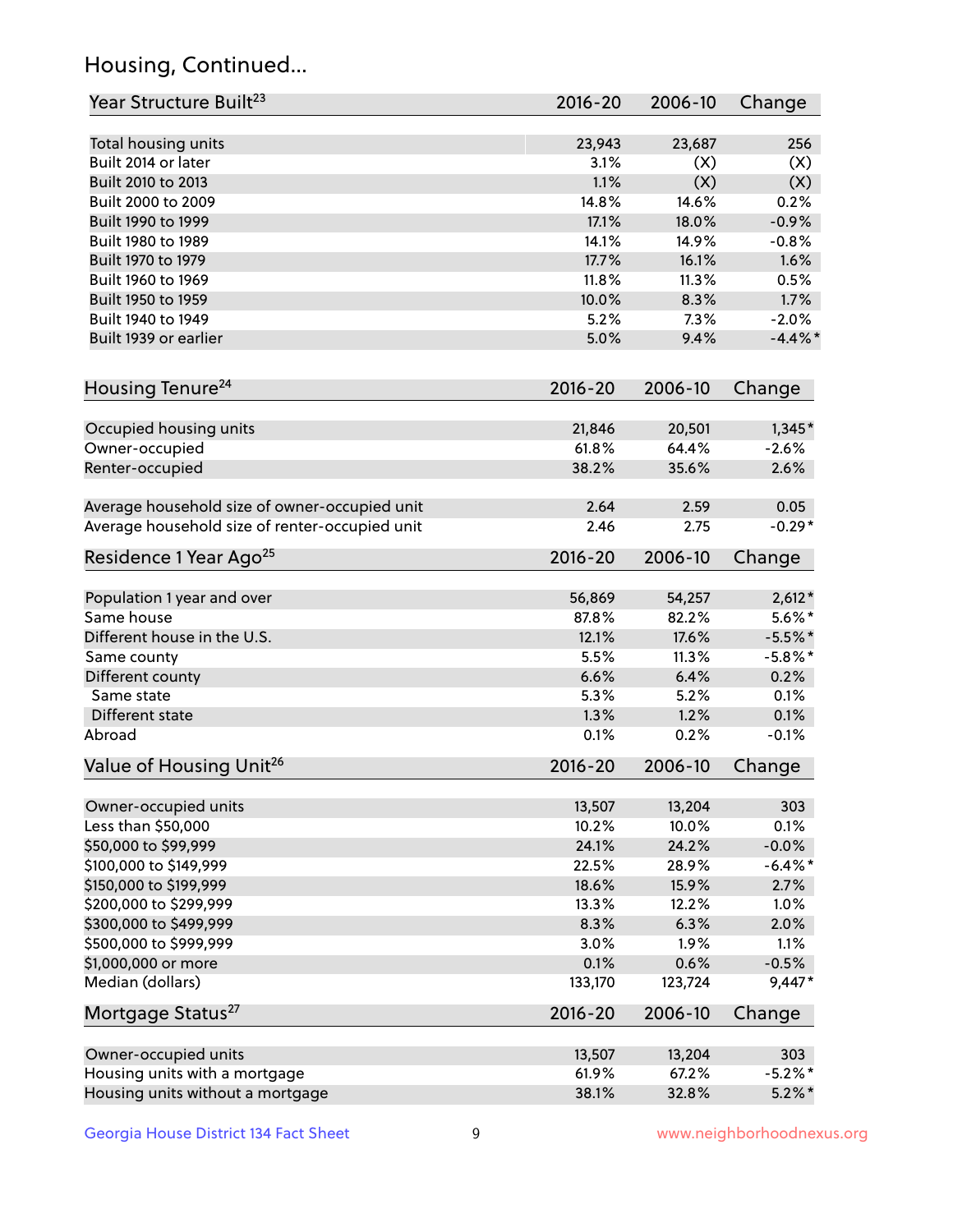## Housing, Continued...

| Selected Monthly Owner Costs <sup>28</sup>                                            | 2016-20 | 2006-10 | Change     |
|---------------------------------------------------------------------------------------|---------|---------|------------|
| Housing units with a mortgage                                                         | 8,368   | 8,872   | $-505$     |
| Less than \$300                                                                       | 0.0%    | 0.4%    | $-0.4%$    |
| \$300 to \$499                                                                        | 1.6%    | 1.9%    | $-0.3%$    |
| \$500 to \$999                                                                        | 32.1%   | 32.1%   | $-0.0%$    |
| \$1,000 to \$1,499                                                                    | 36.6%   | 38.8%   | $-2.2%$    |
| \$1,500 to \$1,999                                                                    | 14.8%   | 17.2%   | $-2.4%$    |
| \$2,000 to \$2,999                                                                    | 12.4%   | 7.6%    | 4.8%       |
| \$3,000 or more                                                                       | 2.6%    | 2.0%    | 0.6%       |
| Median (dollars)                                                                      | 1,223   | 1,170   | $54*$      |
| Housing units without a mortgage                                                      | 5,140   | 4,332   | 808*       |
| Less than \$150                                                                       | 1.2%    | 3.9%    | $-2.7%$    |
| \$150 to \$249                                                                        | 13.3%   | 15.8%   | $-2.5%$    |
| \$250 to \$349                                                                        | 20.7%   | 23.7%   | $-3.0%$    |
| \$350 to \$499                                                                        | 31.7%   | 30.2%   | 1.5%       |
| \$500 to \$699                                                                        | 20.7%   | 17.2%   | 3.5%       |
| \$700 or more                                                                         | 12.5%   | 9.2%    | 3.3%       |
| Median (dollars)                                                                      | 417     | 382     | $35*$      |
| Household Income <sup>29</sup>                                                        |         |         |            |
| Housing units with a mortgage (excluding units where<br>SMOCAPI cannot be computed)   | 8,264   | 8,803   | $-539$     |
| Less than 20.0 percent                                                                | 48.9%   | 36.9%   | 12.0%*     |
| 20.0 to 24.9 percent                                                                  | 15.0%   | 18.4%   | $-3.5\%$ * |
| 25.0 to 29.9 percent                                                                  | 8.2%    | 9.8%    | $-1.5%$    |
| 30.0 to 34.9 percent                                                                  | 8.9%    | 9.0%    | $-0.1%$    |
| 35.0 percent or more                                                                  | 18.9%   | 25.9%   | $-6.9\%$ * |
| Not computed                                                                          | 103     | 69      | 34         |
| Housing unit without a mortgage (excluding units where<br>SMOCAPI cannot be computed) | 4,952   | 4,225   | 727        |
| Less than 10.0 percent                                                                | 40.5%   | 29.3%   | $11.2\%$ * |
| 10.0 to 14.9 percent                                                                  | 22.7%   | 23.5%   | $-0.8%$    |
| 15.0 to 19.9 percent                                                                  | 14.0%   | 13.0%   | 1.0%       |
| 20.0 to 24.9 percent                                                                  | 4.6%    | 5.6%    | $-1.1%$    |
| 25.0 to 29.9 percent                                                                  | 4.7%    | 7.0%    | $-2.3%$    |
| 30.0 to 34.9 percent                                                                  | 1.5%    | 5.3%    | $-3.8%$    |
| 35.0 percent or more                                                                  | 12.1%   | 16.4%   | $-4.3%$    |
| Not computed                                                                          | 187     | 107     | 81         |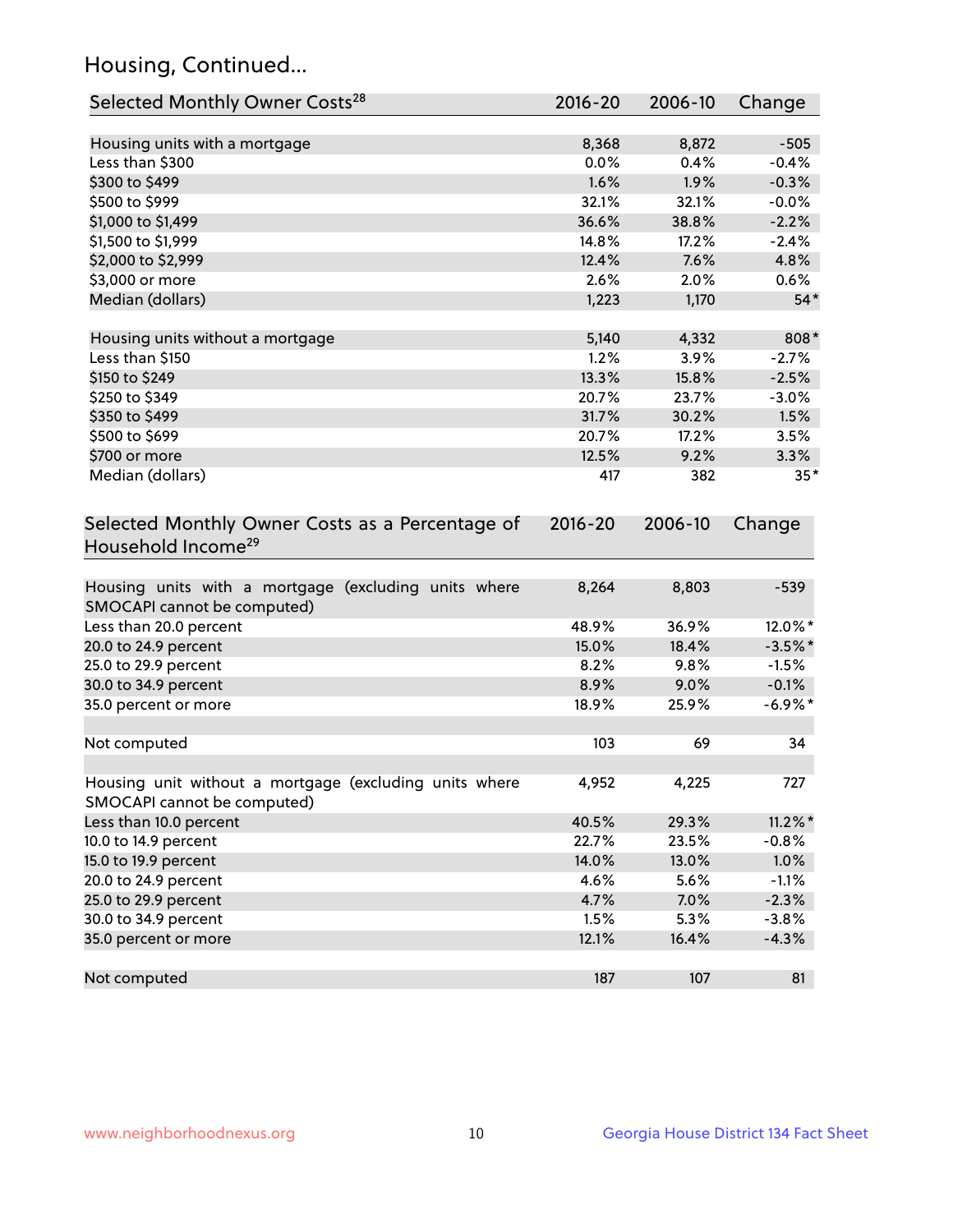## Housing, Continued...

| Gross Rent <sup>30</sup>                                     | 2016-20     | 2006-10 | Change   |
|--------------------------------------------------------------|-------------|---------|----------|
|                                                              |             |         |          |
| Occupied units paying rent                                   | 7,943       | 6,772   | $1,171*$ |
| Less than \$200                                              | $1.2\%$     | $3.3\%$ | $-2.1%$  |
| \$200 to \$499                                               | 11.0%       | 14.6%   | $-3.6%$  |
| \$500 to \$749                                               | 22.8%       | 33.4%   | $-10.5%$ |
| \$750 to \$999                                               | 31.6%       | 32.4%   | $-0.8%$  |
| \$1,000 to \$1,499                                           | 32.4%       | 14.4%   | 18.0%*   |
| \$1,500 to \$1,999                                           | 0.8%        | 2.0%    | $-1.1%$  |
| \$2,000 or more                                              | 0.2%        | $0.0\%$ | 0.2%     |
| Median (dollars)                                             | 846         | 789     | $57*$    |
|                                                              |             |         |          |
| No rent paid                                                 | 395         | 525     | $-130$   |
|                                                              |             |         |          |
| Gross Rent as a Percentage of Household Income <sup>31</sup> | $2016 - 20$ | 2006-10 | Change   |

| Occupied units paying rent (excluding units where GRAPI | 7.726    | 6,590 | 1,136      |
|---------------------------------------------------------|----------|-------|------------|
| cannot be computed)                                     |          |       |            |
| Less than 15.0 percent                                  | 11.5%    | 6.2%  | 5.3%       |
| 15.0 to 19.9 percent                                    | 11.3%    | 11.2% | 0.1%       |
| 20.0 to 24.9 percent                                    | $10.0\%$ | 14.8% | $-4.8\%$ * |
| 25.0 to 29.9 percent                                    | 13.4%    | 9.3%  | 4.1%       |
| 30.0 to 34.9 percent                                    | $9.0\%$  | 9.1%  | $-0.1%$    |
| 35.0 percent or more                                    | 44.9%    | 49.5% | $-4.6%$    |
|                                                         |          |       |            |
| Not computed                                            | 612      | 707   | $-95$      |

## Transportation

| Commuting to Work <sup>32</sup>           | 2016-20 | 2006-10  | Change     |
|-------------------------------------------|---------|----------|------------|
|                                           |         |          |            |
| Workers 16 years and over                 | 23,554  | 22,370   | 1,184      |
| Car, truck, or van - drove alone          | 86.8%   | 78.8%    | $8.1\%$ *  |
| Car, truck, or van - carpooled            | $8.9\%$ | $14.8\%$ | $-5.8\%$ * |
| Public transportation (excluding taxicab) | $0.0\%$ | $0.8\%$  | $-0.7%$    |
| Walked                                    | 0.5%    | 1.8%     | $-1.2%$    |
| Other means                               | 0.7%    | 1.5%     | $-0.8%$    |
| Worked at home                            | 3.0%    | 2.4%     | 0.6%       |
|                                           |         |          |            |
| Mean travel time to work (minutes)        | 27.7    | 27.4     | 0.3        |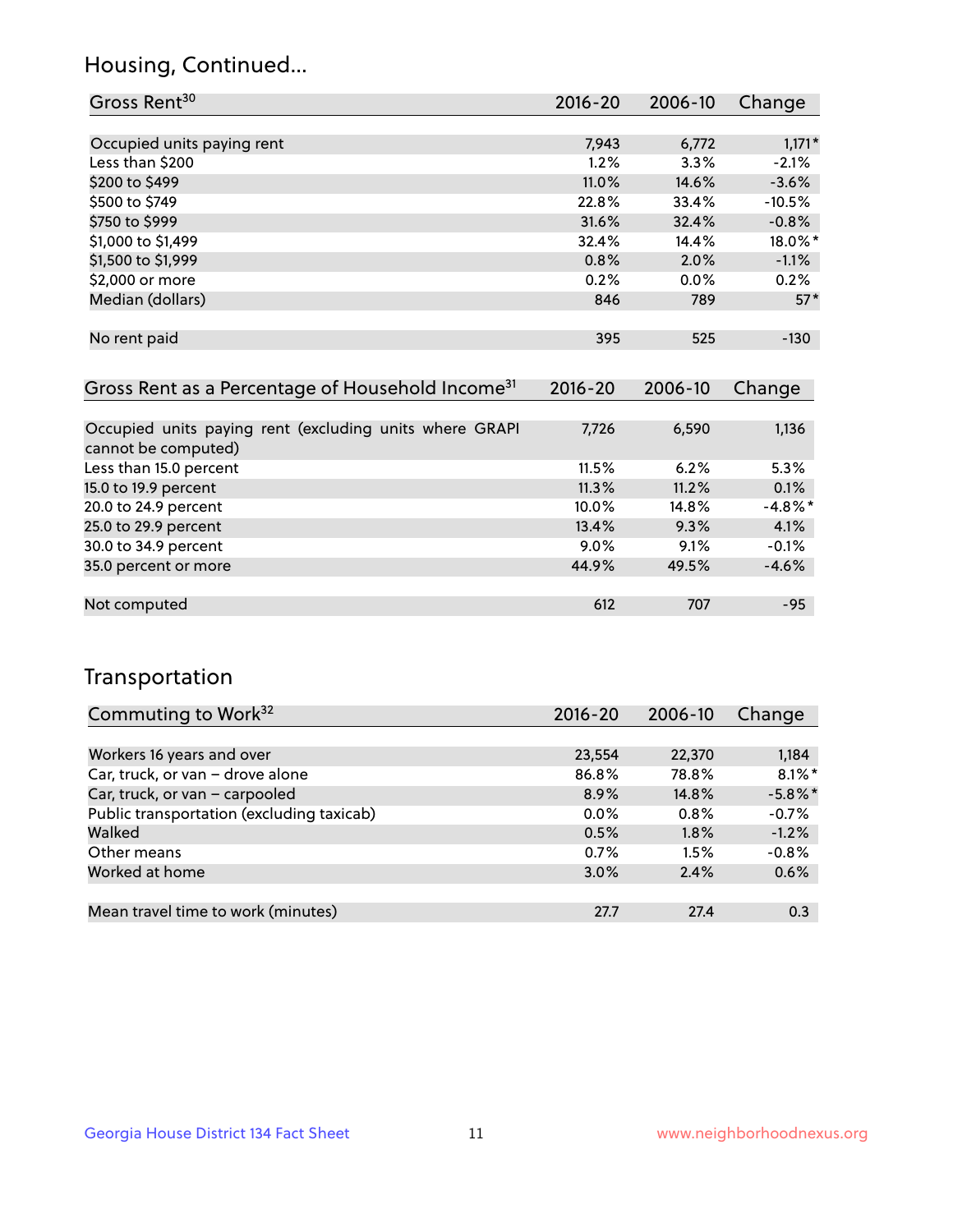## Transportation, Continued...

| Vehicles Available <sup>33</sup> | 2016-20 | 2006-10 | Change   |
|----------------------------------|---------|---------|----------|
|                                  |         |         |          |
| Occupied housing units           | 21,846  | 20,501  | $1,345*$ |
| No vehicles available            | 8.1%    | 9.6%    | $-1.6%$  |
| 1 vehicle available              | 32.2%   | 33.3%   | $-1.1%$  |
| 2 vehicles available             | 34.3%   | 34.9%   | $-0.6%$  |
| 3 or more vehicles available     | 25.5%   | 22.2%   | 3.3%     |

#### Health

| Health Insurance coverage <sup>34</sup>                 | 2016-20 |
|---------------------------------------------------------|---------|
|                                                         |         |
| Civilian Noninstitutionalized Population                | 56,387  |
| With health insurance coverage                          | 85.0%   |
| With private health insurance coverage                  | 56.3%   |
| With public health coverage                             | 41.5%   |
| No health insurance coverage                            | 15.0%   |
| Civilian Noninstitutionalized Population Under 19 years | 14,682  |
| No health insurance coverage                            | 6.3%    |
| Civilian Noninstitutionalized Population 19 to 64 years | 32,675  |
| In labor force:                                         | 22,936  |
| Employed:                                               | 21,995  |
| With health insurance coverage                          | 81.0%   |
| With private health insurance coverage                  | 74.7%   |
| With public coverage                                    | 9.5%    |
| No health insurance coverage                            | 19.0%   |
| Unemployed:                                             | 941     |
| With health insurance coverage                          | 32.5%   |
| With private health insurance coverage                  | 21.1%   |
| With public coverage                                    | 13.7%   |
| No health insurance coverage                            | 67.5%   |
| Not in labor force:                                     | 9,739   |
| With health insurance coverage                          | 72.3%   |
| With private health insurance coverage                  | 35.7%   |
| With public coverage                                    | 45.7%   |
| No health insurance coverage                            | 27.7%   |